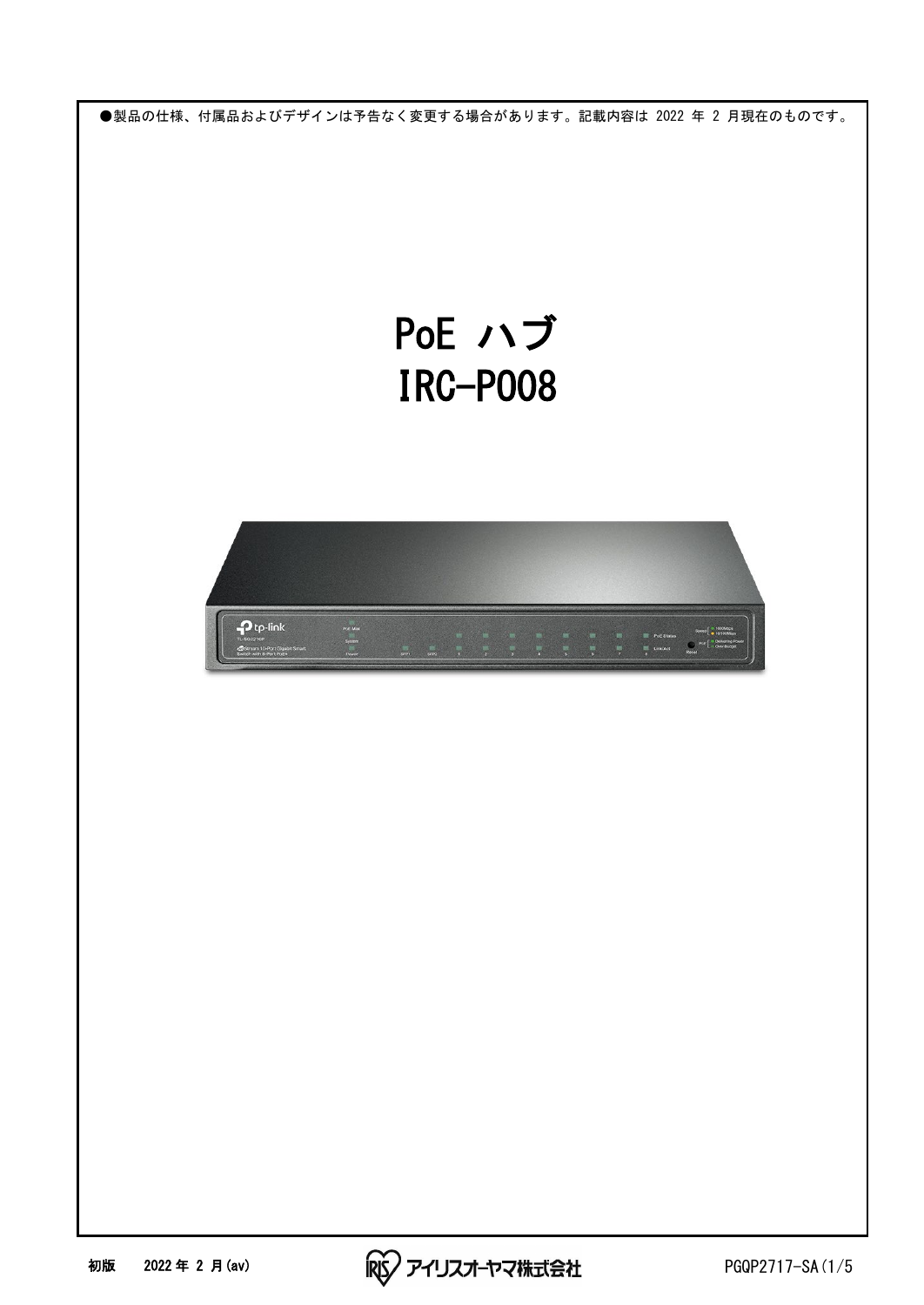## ■ 仕様

|                     | 規格及びプロトコ IEEE 802.3i、IEEE 802.3u、IEEE 802.3z、IEEE 802.3ab、 |
|---------------------|------------------------------------------------------------|
| ル                   | IEEE 802.3ad, IEEE 802.3af, IEEE 802.3at, IEEE 802.3x,     |
|                     | IEEE 802.1d, IEEE 802.1s, IEEE 802.1w, IEEE 802.1g,        |
|                     | IEEE 802.1p, IEEE 802.1x                                   |
| インターフェイス            | 10/100/1000Mbps RJ45 ポート×8、1000Mbps SFP スロット×2             |
|                     | (AUTO Negotiation/AUTO MDI/MDIX)                           |
| ネットワークメ             | 10BASE-T: UTP カテゴリー 3、4、5 ケーブル(最長 100m)                    |
| ディア                 | 100BASE-TX/1000Base-T: UTP カテゴリー 5、5e 以上 ケーブル(最長           |
|                     | $100m$ )                                                   |
|                     | 1000BASE-X: MMF, SMF                                       |
| ファンの数量              | ファンレス                                                      |
| 電源                  | $100 \sim 240$ VAC、50/60Hz                                 |
|                     | 外部電源アダプター(出力: 53.5VDC/1.31A)                               |
| 消費電力                | 10.3 W (220/50 Hz. PD 未接続時)                                |
|                     | 76.5 W (220/50 Hz. 61W PD 接続時)                             |
| PoE ポート             | 規格: 802.3 af/at 準拠                                         |
|                     | PoE ポート: 8ポート                                              |
|                     | 供給電力: 61 W                                                 |
| 製品寸法                | $209 \times 126 \times 26$ mm                              |
|                     |                                                            |
| 帯域幅/バックプ 20 Gbps    |                                                            |
| レーン                 |                                                            |
| パケット転送レー 14.88 Mpps |                                                            |
| ŀ                   |                                                            |
| MAC アドレス            | 8K                                                         |
| テーブル                |                                                            |
| パケット バッフ            | 4.1 Mbit                                                   |
| ァメモリー               |                                                            |
| ジャンボ フレー            | 9 KB                                                       |
| 厶                   |                                                            |
| QoS 機能              | ・802.1p CoS/DSCP プライオリティ                                   |
|                     | ・8 プライオリティキュー                                              |
|                     | ・プライオリティスケジュールモード                                          |
|                     | - SP (Strict Priority)                                     |
|                     | - WRR (Weighted Round Robin)                               |
|                     | ・キュー ウェイト設定                                                |
|                     | ・帯域幅制御                                                     |
|                     | - ポート/フロー ベースのレート制限                                        |
|                     | ・スムーズなパフォーマンス                                              |
|                     | ・ストーム制御                                                    |
|                     | - マルチコントロールモード(kbps/ratio)                                 |
|                     | - ブロードキャスト/マルチキャスト/不明なユニキャスト制御                             |
|                     |                                                            |

初版 2022 年 2 月(av) PGQP2717-SA (2/5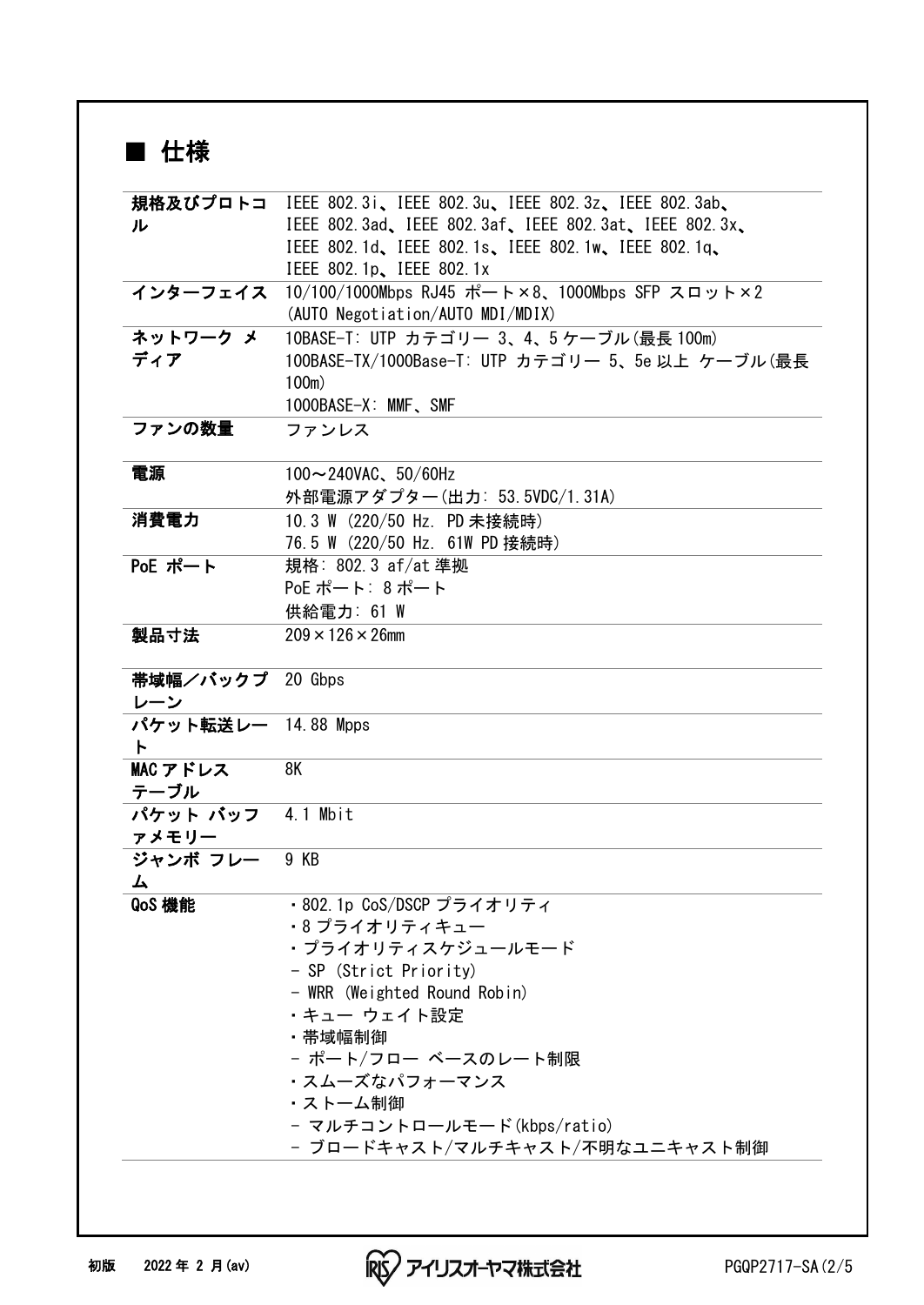| L2 及び L2+機能 | • 16 IP Interfaces                                            |
|-------------|---------------------------------------------------------------|
|             | - Support IPv4/IPv6 Interface                                 |
|             | • Static Routing                                              |
|             | - 32 IPv4/IPv6 Static Routes                                  |
|             | • DHCP Server                                                 |
|             | • DHCP Relay                                                  |
|             | - DHCP Interface Relay                                        |
|             | - DHCP VLAN Relay                                             |
|             | • DHCP L2 Relay                                               |
|             | · Static ARP                                                  |
|             | • Proxy ARP                                                   |
|             | • Gratuitous ARP                                              |
|             | • Link Aggregation                                            |
|             | - Static link aggregation                                     |
|             | $-802.3ad$ LACP                                               |
|             | - Up to 8 aggregation groups and up to 8 ports per group      |
|             | • Spanning Tree Protocol                                      |
|             | $-802.1D$ STP                                                 |
|             | $-802.1w$ RSTP                                                |
|             | $-802.1s$ MSTP                                                |
|             | - STP Security: TC Protect, BPDU Filter/Protect, Root Protect |
|             | • Loopback Detection                                          |
|             | • Flow Control                                                |
|             | - 802.3x Flow Control                                         |
|             | •Mirroring                                                    |
|             | - Port Mirroring                                              |
|             | - CPU Mirroring                                               |
|             | - One-to-One                                                  |
|             | - Many-to-One                                                 |
|             | - Flow-Based                                                  |
|             | - Ingress/Egress/Both                                         |
|             | • Device Link Detect Protocol (DLDP)                          |
|             | • 802. 1ab LLDP/ LLDP-MED                                     |
| <b>VLAN</b> | ・VLAN グループ                                                    |
|             | - 最大 4K VLAN グループ                                             |
|             | ・802.10 タグ VLAN                                               |
|             | - MAC VLAN                                                    |
|             | ・プロトコル VLAN                                                   |
|             | $\cdot$ GVRP                                                  |
|             | ・音声 VLAN                                                      |
| アクセスコントロ    | · Support up to 230 entries                                   |
| 一ル リスト      | • Time-Range                                                  |
|             | - Time Slice                                                  |
|             | - Week Time-Range                                             |
|             | - Absolute Time-Range                                         |
|             |                                                               |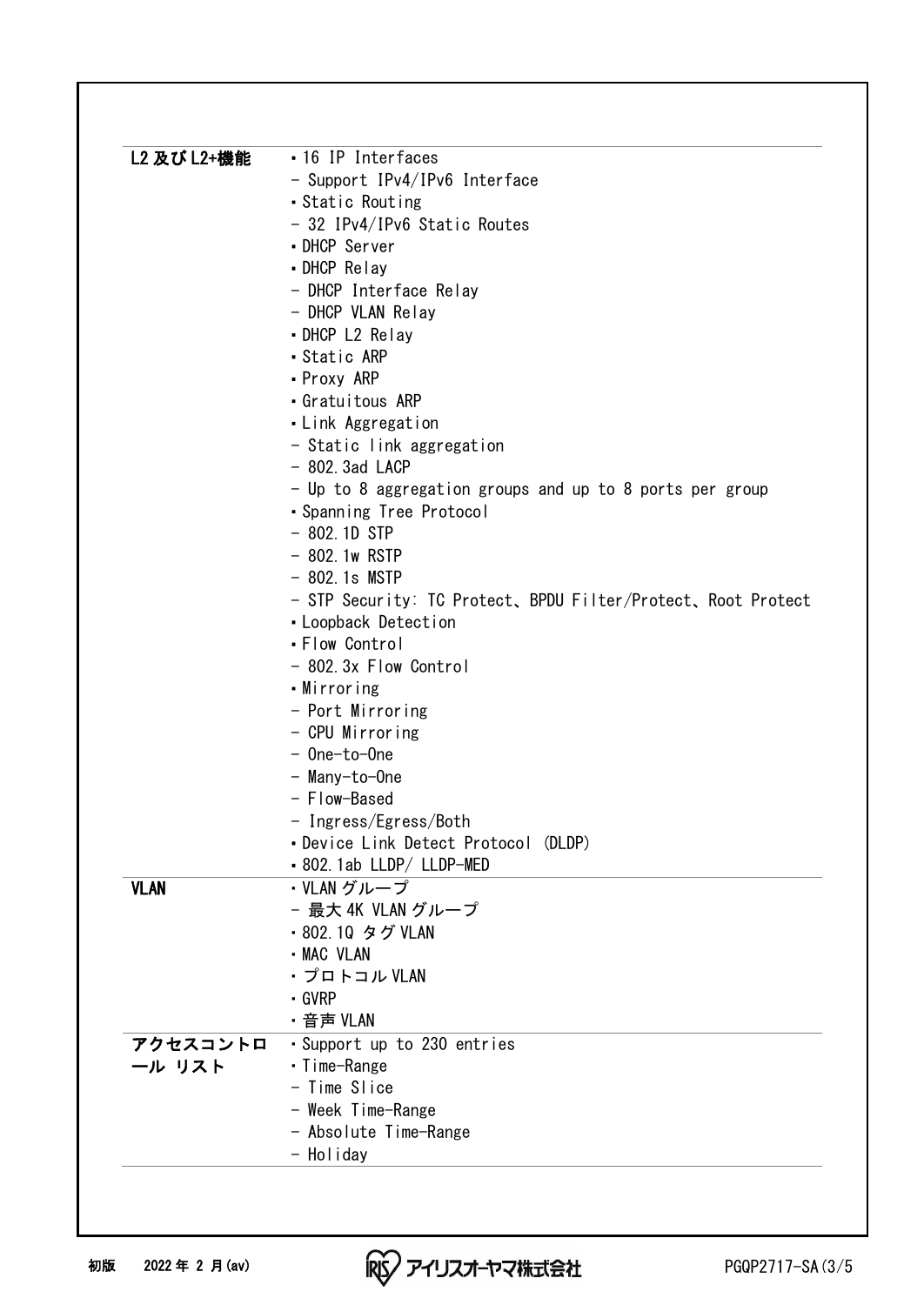| アクセスコントロ | •Time-based ACL                                    |
|----------|----------------------------------------------------|
| ール リスト   | - MAC ACL                                          |
|          | - Source MAC                                       |
|          | - Destination MAC                                  |
|          | - VLAN ID                                          |
|          | - User Priority                                    |
|          | - Ether Type                                       |
|          | - IP ACL                                           |
|          | - Source IP                                        |
|          | - Destination IP                                   |
|          | - IP Protocol                                      |
|          | $-$ TCP Flag                                       |
|          | - TCP/UDP Source Port                              |
|          | - TCP/UDP Destination Port                         |
|          | $-$ DSCP/IP TOS                                    |
|          | - IPv6 ACL                                         |
|          | • Combined ACL                                     |
|          | • Rule Operation                                   |
|          | - Permit/Deny                                      |
|          | • Policy Action                                    |
|          | - Mirror                                           |
|          | - Rate Limit                                       |
|          | - Redirect                                         |
|          | - QoS Remark                                       |
|          | • ACL Rules Binding                                |
|          | - Port Binding                                     |
|          | - VLAN Binding                                     |
|          | . Actions for flows                                |
|          | - Mirror (to supported interface)                  |
|          | - Redirect (to supported interface)                |
|          | - Rate Limit                                       |
|          | - QoS Remark                                       |
| セキュリティ   | - AAA                                              |
|          | $-802.1X$                                          |
|          | - Port based authentication                        |
|          | - MAC (Host) based authentication                  |
|          | - Authentication Method includes PAP/EAP-MD5       |
|          | $-$ MAB                                            |
|          | - Guest VLAN                                       |
|          | - Support Radius authentication and accountability |
|          | • IP/IPv6-MAC Binding                              |
|          | - 512 Binding Entries                              |
|          | - DHCP Snooping                                    |
|          | - DHCPv6 Snooping                                  |
|          | - ARP Inspection                                   |
|          | - ND Detection                                     |
|          | • IP Source Guard                                  |
|          | - 253 Entries                                      |
|          | - Source IP+Source MAC                             |